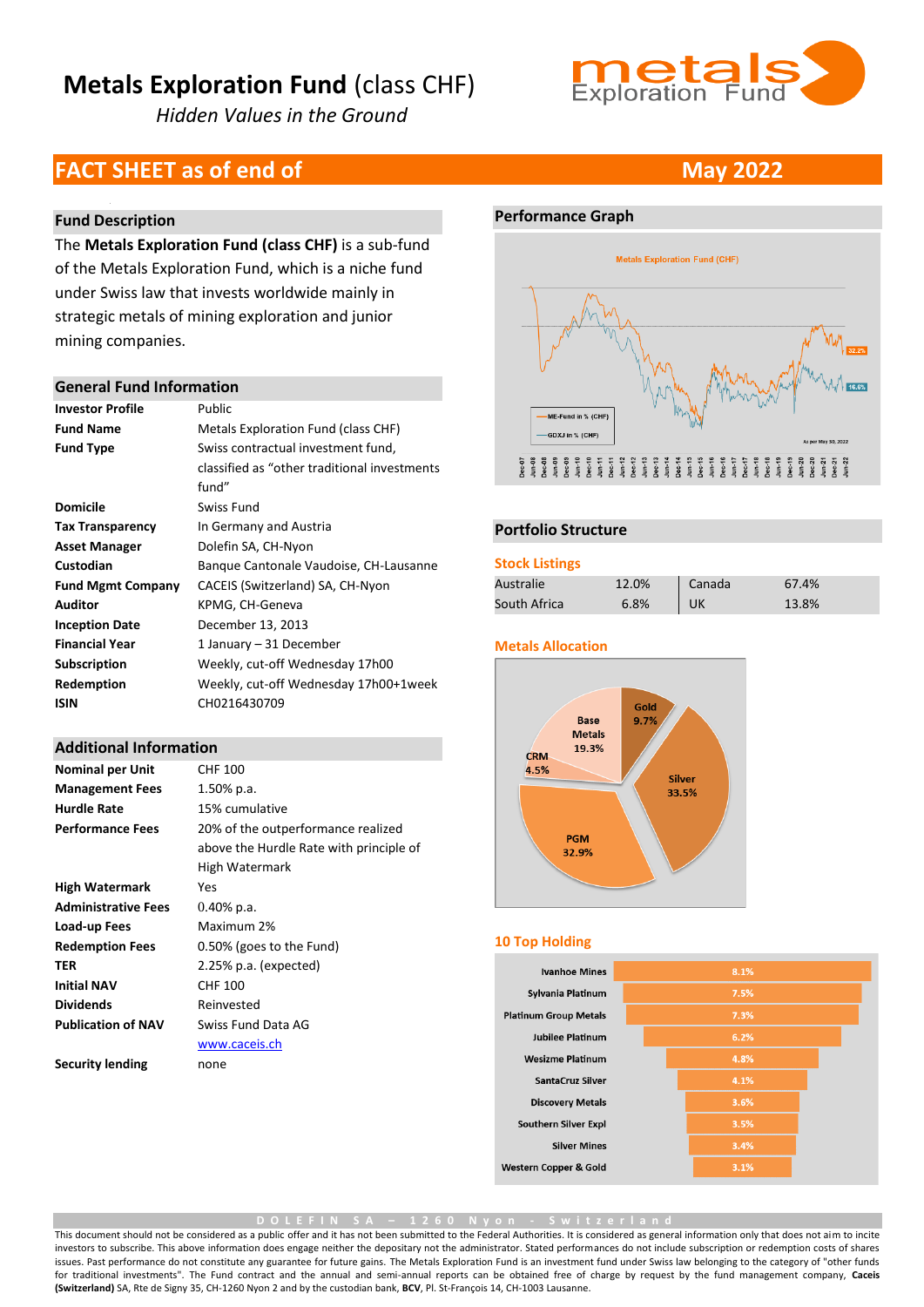*Hidden Values in the Ground*

## **FACT SHEET as of end of <b>May** 2022

| Performance & Risks            |                   |
|--------------------------------|-------------------|
| NAV as of 30.05.2022           | CHF 155.00        |
| Fund since inception           | 55.00% (*)        |
| Fund (ytd)                     | $-12.07%$         |
| Units in circulation (rounded) | 428'667           |
| Fund size (rounded)            | CHF 74'463'631    |
| Launch date                    | December 13, 2013 |
|                                |                   |

#### **Monthly Returns**

**Performance & Risks**

| in % | Jan      | Feb     | <b>Mar</b> | Apr      | May      | Jun      | Jul      | Aug      | <b>Sep</b> | Oct      | <b>Nov</b> | <b>Dec</b> | Year     |
|------|----------|---------|------------|----------|----------|----------|----------|----------|------------|----------|------------|------------|----------|
| 2008 |          |         |            |          | 4.69     | $-6.48$  | $-15.23$ | $-14.01$ | $-30.26$   | $-52.25$ | $-7.41$    | 2.24       | $-77.51$ |
| 2009 | 18.62    | 1.30    | $-1.01$    | 8.74     | 22.74    | $-7.61$  | 4.73     | 1.86     | 18.82      | $-2.70$  | 17.14      | 4.32       | 121.04   |
| 2010 | $-6.22$  | 4.37    | 12.24      | 10.28    | $-6.86$  | $-9.60$  | $-0.59$  | 7.27     | 21.74      | 12.75    | 14.34      | 7.68       | 83.83    |
| 2011 | $-10.12$ | 9.41    | $-2.34$    | 0.40     | $-9.17$  | $-7.73$  | 0.85     | $-1.12$  | $-19.66$   | 13.27    | $-1.96$    | $-7.59$    | $-33.56$ |
| 2012 | 14.97    | 0.70    | $-11.75$   | $-7.01$  | $-16.77$ | 0.09     | 2.53     | 4.61     | 9.85       | $-3.09$  | $-9.78$    | $-2.06$    | $-20.16$ |
| 2013 | $-2.04$  | $-8.29$ | 1.52       | $-20.57$ | $-6.38$  | $-19.64$ | 8.19     | 5.68     | $-14.28$   | $-1.74$  | $-11.65$   | $-5.22$    | $-56.05$ |
| 2014 | 10.95    | 6.64    | $-7.57$    | $-2.57$  | $-4.87$  | 17.45    | $-0.49$  | $-1.59$  | $-18.69$   | $-14.25$ | 1.24       | $-6.04$    | $-22.68$ |
| 2015 | $-7.52$  | 6.45    | $-4.26$    | $-5.13$  | $-1.23$  | $-8.46$  | $-17.30$ | $-3.67$  | $-6.09$    | 9.52     | $-7.60$    | $-5.17$    | $-41.96$ |
| 2016 | $-8.50$  | 26.33   | 15.64      | 35.38    | $-1.25$  | 16.77    | 16.43    | $-3.96$  | 4.50       | $-7.3$   | $-4.67$    | $-2.94$    | 109.14   |
| 2017 | 18.83    | $-8.25$ | $-2.73$    | $-7.26$  | $-9.89$  | $-0.91$  | 6.01     | 8.87     | $-4.31$    | 0.92     | $-4.40$    | 8.27       | 1.30     |
| 2018 | $-5.79$  | $-8.04$ | $-0.27$    | 4.01     | $-2.27$  | $-5.62$  | $-2.72$  | $-5.94$  | $-0.52$    | 1.02     | $-3.89$    | 0.25       | $-26.57$ |
| 2019 | 11.69    | 13.30   | $-5.04$    | $-7.53$  | $-0.35$  | 12.78    | 8.28     | 6.69     | 1.87       | $-0.14$  | $-3.78$    | 17.66      | 66.13    |
| 2020 | $-1.27$  | $-2.90$ | $-30.13$   | 28.99    | 18.73    | 10.48    | 20.12    | 8.54     | $-1.10$    | $-5.53$  | 13.17      | 21.85      | 90.39    |
| 2021 | $-4.68$  | 11.86   | $-5.89$    | 4.88     | 4.00     | $-6.89$  | $-7.10$  | $-7.89$  | $-12.84$   | 19.66    | $-16.33$   | 2.64       | $-21.89$ |
| 2022 | $-3.72$  | 6.30    | 7.52       | $-10.46$ | $-10.77$ |          |          |          |            |          |            |            | $-12.07$ |

(\*) The fund includes performance figures that reproduce those of the Cayman structure launched on May 1, 2008, incorporating the CHF sub-fund since inception with an investment policy similar to its previous structure and managed by the same asset manager.

#### **Sub-Sector Returns 2022** (\*)

| $\sqrt{26}$   | <b>Jan</b> | Feb    | <b>Mar</b> | Apr     | <b>May</b> | <b>Jun</b> | Jul | Aug | <b>Sep</b> | Oct | <b>Nov</b> | <b>Dec</b> | Ytd     |
|---------------|------------|--------|------------|---------|------------|------------|-----|-----|------------|-----|------------|------------|---------|
| Gold          | $-7.3$     | 6.2    | 4.5        | $-16.8$ | $-5.2$     |            |     |     |            |     |            |            | $-18.8$ |
| <b>Silver</b> | $-28.9$    | 19.1   | 3.9        | $-17.3$ | $-33.7$    |            |     |     |            |     |            |            | $-51.8$ |
| <b>PGM</b>    | 4.8        | 7.7    | 0.5        | $-7.69$ | $-4.6$     |            |     |     |            |     |            |            | $-0.1$  |
| <b>CRM</b>    | $-0.4$     | $-4.1$ | 8.3        | $-15.0$ | $-7.1$     |            |     |     |            |     |            |            | $-18.3$ |
| <b>BM</b>     | $-5.9$     | 0.1    | 7.4        | $-13.7$ | $-11.4$    |            |     |     |            |     |            |            | $-22.7$ |
| Average       | $-7.5$     | 5.8    | 4.9        | $-14.1$ | $-12.4$    |            |     |     |            |     |            |            | $-22.8$ |

(\*) For indication only: Performance based on fund's holdings, equally weighted, not FX-adjusted. The aim of these statistics is to show the performance attribution of the metals sub-sectors during the reporting month.

#### **Forex Exposure** (net rounded)

| $\ln \%$ |     |   |        |     |  |
|----------|-----|---|--------|-----|--|
|          | a a | 8 | $\sim$ | 6.8 |  |

**D O L E F I N S A – 1 2 6 0 N y o n - S w i t z e r l a n d**

This document should not be considered as a public offer and it has not been submitted to the Federal Authorities. It is considered as general information only that does not aim to incite investors to subscribe. This above information does engage neither the depositary not the administrator. Stated performances do not include subscription or redemption costs of shares issues. Past performance do not constitute any guarantee for future gains. The Metals Exploration Fund is an investment fund under Swiss law belonging to the category of "other funds for traditional investments". The Fund contract and the annual and semi-annual reports can be obtained free of charge by request by the fund management company, **Caceis (Switzerland)** SA, Rte de Signy 35, CH-1260 Nyon 2 and by the custodian bank, **BCV**, Pl. St-François 14, CH-1003 Lausanne.

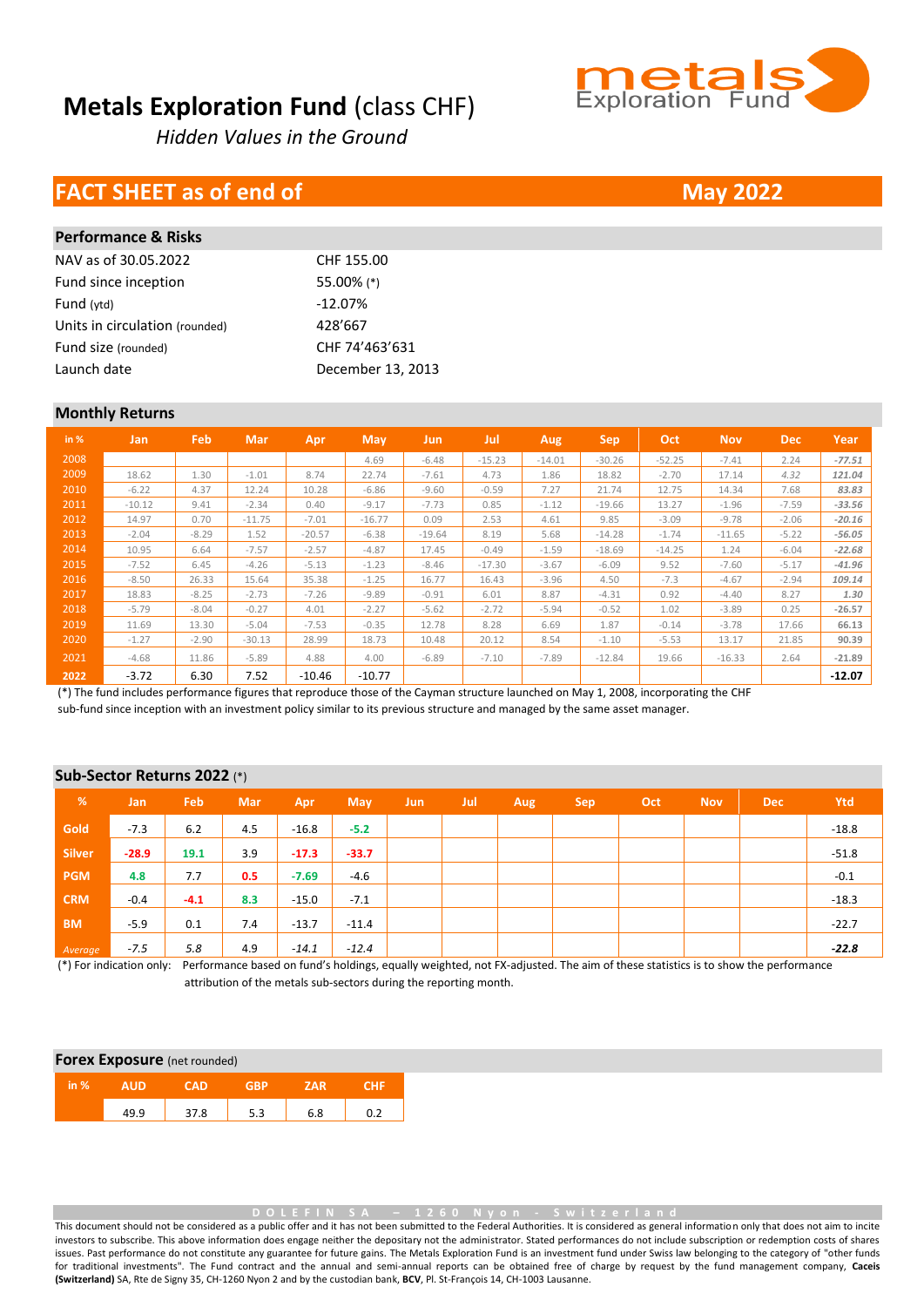

## **FACT SHEET as of end of <b>May** 2022

#### **Investment Strategy**

### **Outlook**

### **The Inflation "blame-game"**

In President Biden's appearance on Friday, 3<sup>rd</sup> of June, he made a couple of statements that merit to be discussed (link [here\)](https://www.youtube.com/watch?v=epW1vVAYYGw):

*"I've been very clear – fighting inflation is my top economic priority – my inflation plan is to give the Federal Reserve the space they need to operate"* (minute 37)

Price stability is the foremost task of a central bank, and not that of a government! Implicitly President Biden confirms by his statement that the Fed has not been independent thus far; did the Fed had to play by the rules of its administration?

Biden then goes on and puts the inflation blame on President Putin although we all know that consumer prices strongly advanced well ahead of Russian invasion in Ukraine. (As a sidenote here Russian President's reaction on Biden's allegation: *Putin says US decision to print money led to increase in global food prices*- lin[k here\)](https://twitter.com/zerohedge/status/1532772891401633794)



Then we saw an interview with Former Fed Governor Kevin Warsh who stated:

*"All if this problem, principally around this inflation squeeze, they were fixable at considerably less costs, 6, 9, 12 months ago. All rule of thumb, to get the inflation rate to fall, you better bring the policy rate to the inflation rate. Inflation 12 month ago was 3.5%. We could have conceivable raising rate than to 3.5%.*

*Now inflation is at 8.5%, probably going higher, could you imagine how markets would react if the Fed fund rates get even half to that level? So, that shows we have a problem* (lin[k here\)](https://twitter.com/WallStreetSilv/status/1532134909854236673).

We could go on with other similar statements, but our point herein is basically to stress that the *inflation genie is finally out of the bottle*, and nobody wants to take the responsibility. We emphasized throughout the past years that relentless money printing will sooner or later translate into inflation. Investors and the financial industry applauded for all the monetary and fiscal stimulus' as their paper wealth effect in asset prices seemed as granted and guaranteed. How that all does end?

**D O L E F I N S A – 1 2 6 0 N y o n - S w i t z e r l a n d**

This document should not be considered as a public offer and it has not been submitted to the Federal Authorities. It is considered as general information only that does not aim to incite investors to subscribe. This above information does engage neither the depositary not the administrator. Stated performances do not include subscription or redemption costs of shares issues. Past performance do not constitute any guarantee for future gains. The Metals Exploration Fund is an investment fund under Swiss law belonging to the category of "other funds for traditional investments". The Fund contract and the annual and semi-annual reports can be obtained free of charge by request by the fund management company, **Caceis (Switzerland)** SA, Rte de Signy 35, CH-1260 Nyon 2 and by the custodian bank, **BCV**, Pl. St-François 14, CH-1003 Lausanne.